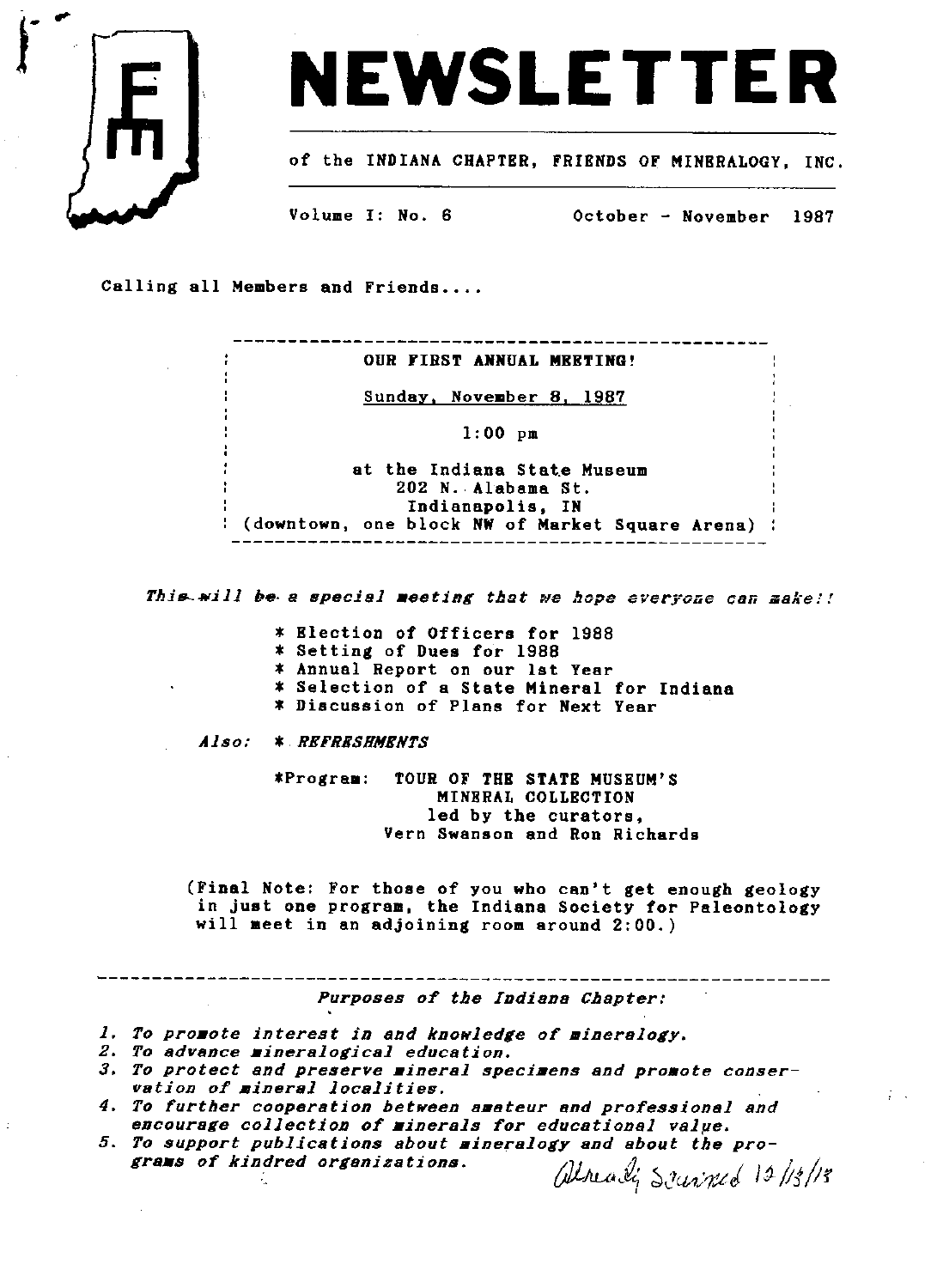## FIELD TRIPS!

Our Field Trip Chairman, Vern Swanson, has led two field trips into Indiana quarries since our last newsletter. The first was on September 5 to the Irving Materials, Inc. (IMI) quarry near Anderson, Indiana. The second was held on October 17 at the Cave Stone Quarry near Norristown, Indiana. Both days saw good collecting success. Vern reports that a good-size group of prospective members came to the Cave Stone trip, consisting of geology students from Purdue. We hope to see them again, as fellow members of our chapter!

A Letter from Member Don Schuder: Don writes from Calumet, Michigan : to say hi, and to recommend some further reading about geodes and Lake Superior agates. He suggested : we locate an article by Dr. Bill Davis, retired Eli Lily chemist, who wrote a paper for the Indiana Academy of Science about 8 - 10 years ago, about geode formation. We will try to locate the article. Also, he found a new book, The Lake Superior Agate, by Scott F. Walter. It has many colorful illustrations on its 103 pages. If you would like ordering information, check with Don, or with Rich Eddy. -------------------------------------

### Indiana State Mineral: Website Mineral:

At the September chapter meeting at Green field, the members discussed various suggestions for a state mineral. (See Wanda Aldred's minutes) Suggested were Calcite, Millerite, and Dolomite, as well as unusual occurances such as epitaxial Marcasite on Pyrite, Smythite, or fibrous Fluorite. As directed by those present, Wanda Aldred and Rich Eddy did discuss the ideas further, and concluded that the general consensus was toward CALCITE as the choice. They are recommending that for a vote at the Annual Meeting. Members may bring other suggestions at that time. We are going to try to coordinate our proposal with the Indiana Society for Paleontology, who are trying to get a state fossil at this time, as well. Margaret Kahrs, who is a member of both our groups, is working on this :<br>with Ron Richards. with Ron Richards.

#### Illinois Field Trips:

new field trips to be conducted by : 2. Nelson Shaffer for his the Illinois State Geological Sur-informative slide show & vey. This is for your individual : talk about Techniques of use, should you be interested.

#### Organizational News:

1. At the September chapter meeting, we accepted the proposed change in the Articles of Incorporation.

-.  $\ddot{\phantom{0}}$ 

> £ ae

2. We have received the amended Articles from the State of Indiana, and have refiled for exemption with the IRS. We are waiting for that decision.

3. Checking with national Friends of Min., we found there is no national insurance policy. We have received a new bid for liability coverage: \$150. for \$100,000 coverage for 40 members. To be cont...

4. Speaking of 40 members, thanks to all 40 of you who have joined in support of the purposes of Friends of Mineralogy! The latest roster is attached.

5. Anyone interested in serving as an officer in 1988 should be sure to get their name in to the Annual Meeting. The positions to be voted upon are President, 1st Vice-President (Programs), 2nd Vice-President (Field Trips), Secretary-Treasurer, and Liaison Officer with FM.

Special Thanks to...

Attached is a page describing the Greenfield Show and Swap. | 1. Wendell Spitler for arranging our meeting at the 500 Earth Sciences' Mineral Investigation.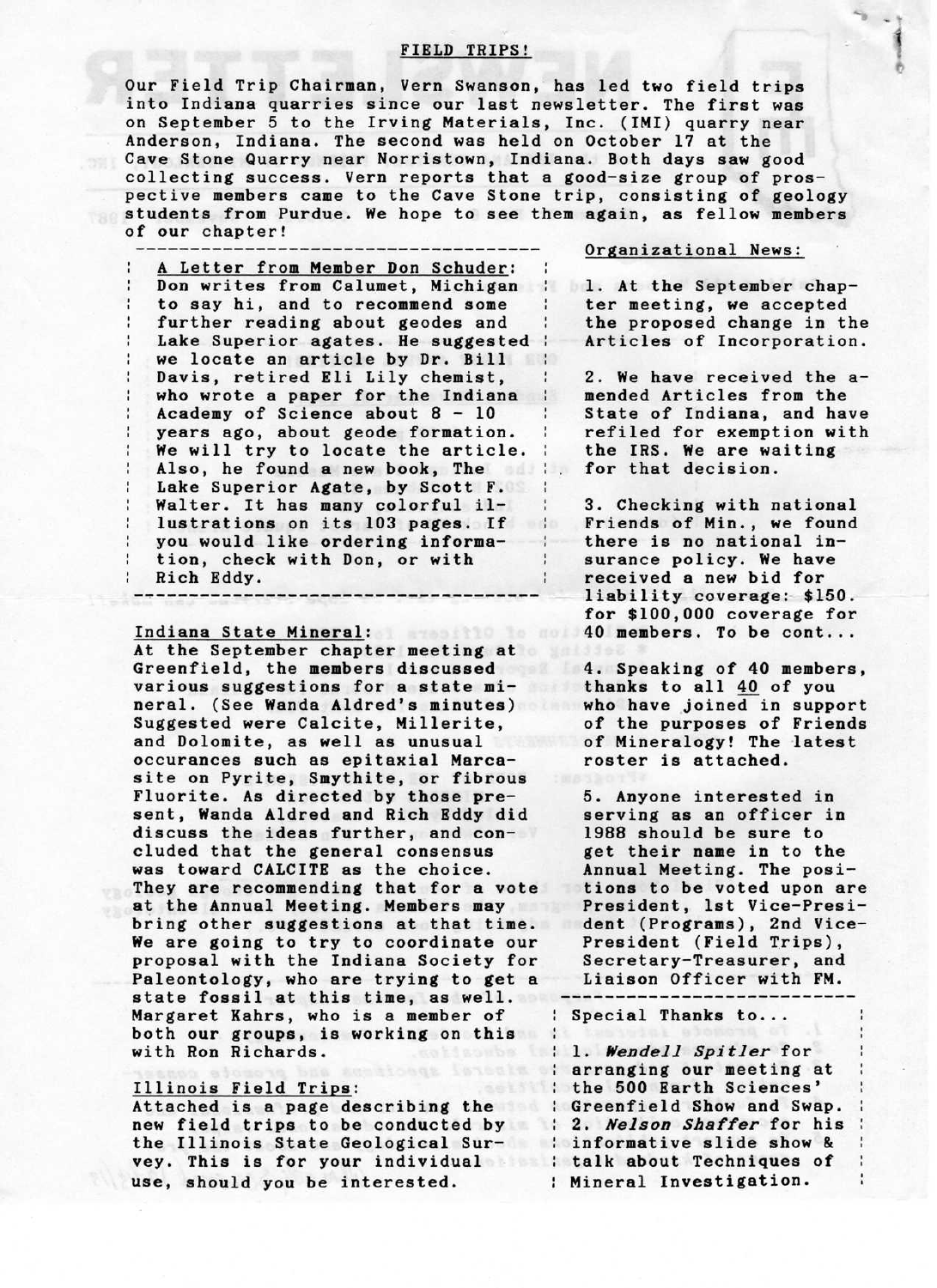## INDIANA CHAPTER, FRIENDS OF MINERALOCY, INC. HANCOCK COUNTY 4-H FAIRGROUNDS GREENFIELD, INDIANA SEPT. 12, 1987 4:00 p.in.

The meeting was called to order by President Rich Eddy. He welcomed members and guests. He then explained club meeting and fieldtrip procedures. He introduced program chair Nelson Shaffer who then gave a program on Mineral Investigations. He started with slides on the first types of mineral identification, then on thru the years, and to date to the latest machine used to identify and study minerals: a neutron spectrometer.

Following the program, President Rich gave a membership report of 3 new members. Total membership is now 39.

The treasurers report was given with a balance of  $3288.72$ . There was a general discussion of 1988 dues. What date should be a cutoff of full dues for 1987? When should dues be applied to the following year? Concensus was that due to parent organization dues collected along with Club dues that full dues be paid and if interested persons come to the last meeting'of the year, they come as a guest and then pay dues Jan 1. Amount. of 1988 dues will be set at November Annual Meeting. This action will need a by-law change if dues are changed. Any member can make a proposal to be published in the newsletter, and to be voted on at the next meeting.

A change in The Articles of Incorporation is required by the IRS. George Aldred moved, with a second from Paul Wiley to add the required wording as purpose No. 8 to Article II of the Articles of Incorporation. This action requires a re-filing fee of \$26.00.

Fieldtrip Chairman Vern Swanson reported on the latest trip to IMI Quarry, Anderson, IN., Sept 5. It was a good trip with several nice calcite xls found. This was the 3rd. trip this year. The 4th. will be Oct 17, to CaveStone. Verm handed out information sheets with maps to this quarry. Most quarries stop working weekends in the fall so this may be the last trip of 1987. Vern then asked for ideas for trips in 1988. Anyone who knows of a good quarry and would be willing to lead a trip, please contact Vern. The problem of numbers was also discussed. Most quarries request 10-20 members at a time. We may have to rotate attendance on trips from year to year. Three day weekend trips to upper Eichigan

ъ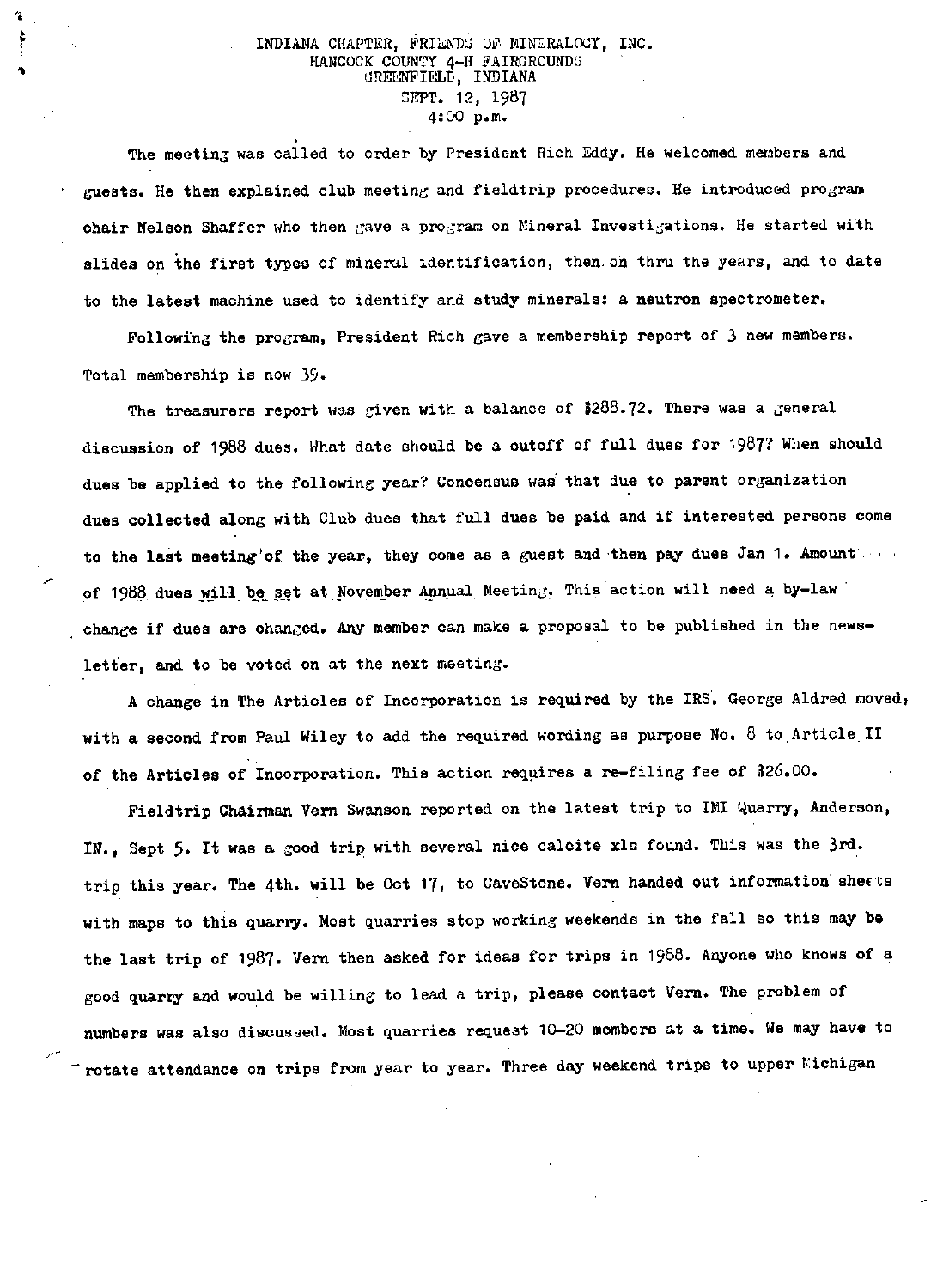or other places was discussed. No definate plans were made at this time.

Liability Insurance was discussed. One quote has been received at \$5.00 per member per year. No other company is known to provide liability insurance at this time. We will continue to inquire into insurance held by Midwest Federation, Eastern Federation and Friends of Mineralogy, to possibly be attached as a rider to their policy. Or purchase same insurance.

Showcase: Shirley Allen reported that she and two or three other people from her area would be willing to request quality specimens,and after receiving letters from Chapter Members listing what they have and are willing to loan, this committee would review and select different Indiana minerals for the case. Specimens should be fist sized. The decision was to ask show sponsors to use one of their cases at this time.

STATE MINERAL: If this is hurried up to catch up with work already completed by the fossil group, it could be presented together. Minerals mentioned as possible state minerals were fiberous barite - rare; millerite; geode - but that is not one mineral; and twin calcite by Vern Swanson. Vern moved that Rich Eddy and Wanda Aldred evaluate mineral proposals and make a recommendation of three minerals to be voted on at Nov. meeting. Later candidates were marcasite and dolomite. Send us your proposals.

Vic Herm moved to adjourn at 5:00 p.m. The next meeting will be the Annual Meeting Nov. 18, 1987, at the Indiana State Niuseum. There will be an election of officers at this meeting. Program will be viewing the ISM Mineral Collection.

Wanda Aldred. Secretary

 $\ddot{\bullet}$ ÷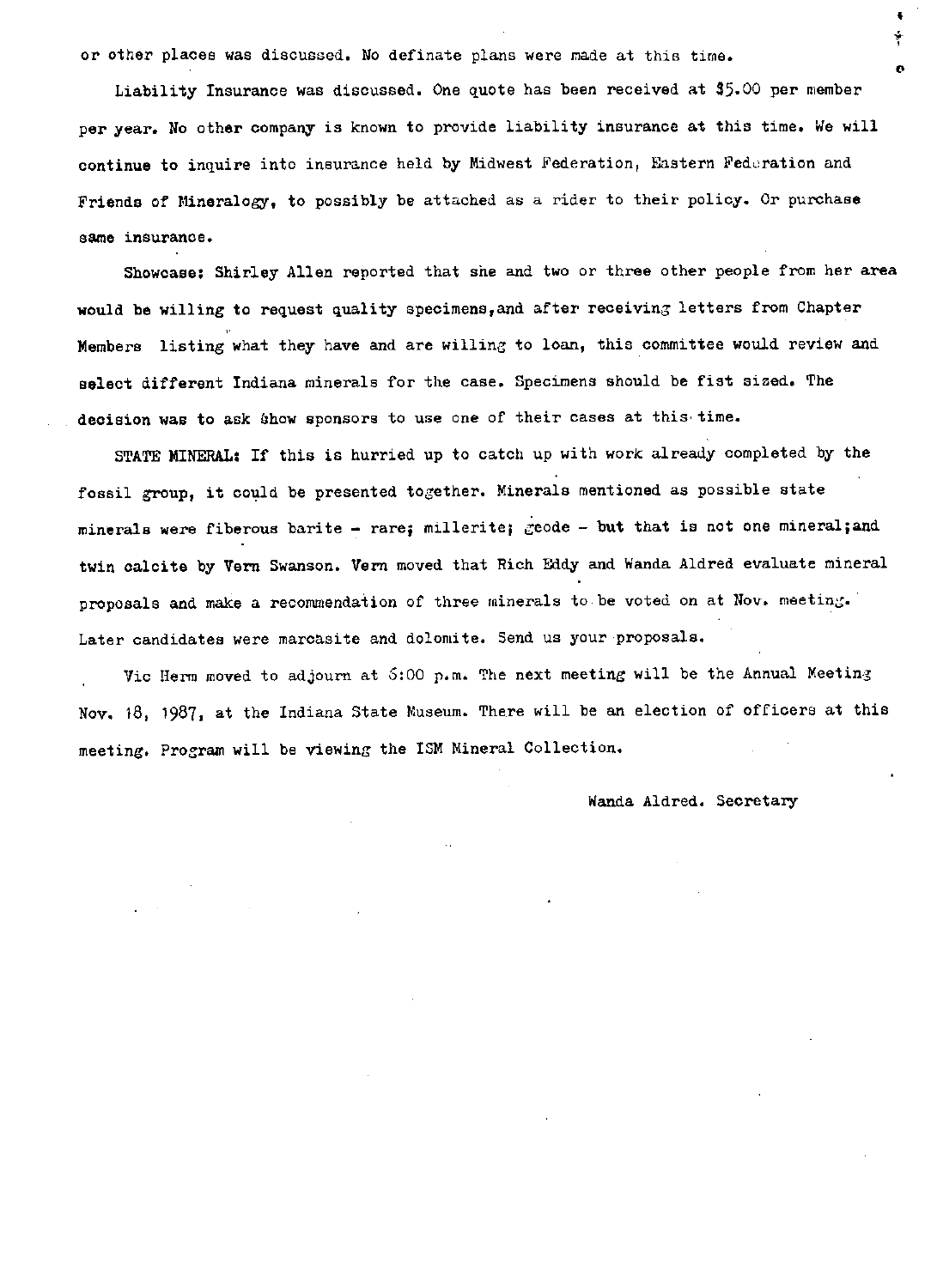# INDIANA CHAPTER

 $\begin{array}{c} 4 \ \hline 6 \ \hline 1 \ \hline \end{array}$ 

 $\sim$   $\sim$ 

 $\ddot{\phantom{a}}$ 

 $\hat{\mathcal{C}}_{\text{max}}$ 

 $\langle \sigma_{\rm{eff}} \rangle$ 

Friends of Mineralogy, Inc.

| 1. Alberring, Josephine M               | 972 S. Lynn St. P.0. Box 605 Seymour, In 47274                                | $(812)522 - 1197$                          |
|-----------------------------------------|-------------------------------------------------------------------------------|--------------------------------------------|
| Alberring, Lawrence B.<br>$z_{\bullet}$ | 972 S. Lynn St. P.O. Box 605 Seymour, In 47274                                | $(812)522 - 1197$                          |
| Aldred, George M.<br>Δ,                 | RER.' 2 Box 175 Shoals, In 47581                                              | (812)247-3780 H<br>$(812)247 - 3041$ B     |
| 4. Aldred, Wanda L.                     | R.R. 2 Box 175 Shoals, In 47581                                               | $(812)247 - 3780$                          |
| 5. Allen, Shirley M.                    | 6944 McCook Ave. Hammond, In 46323                                            | $(219)844 - 7088$                          |
| 6. Brock, Kenneth J.                    | 3400 Broadway, Dept. Of Geosciences<br>Indiana University N W. Gary, In 46408 | (219)926-1978 Н<br>$(219)980-6736$ B       |
| 7. Eddy, Karen M.                       | 5235 Hartford Ave. Columbus, In 47203                                         | $(812)372 - 2745$                          |
| 8. Eddy, Richard A.                     | 5235 Hartford Ave, Columbus, In 47203                                         | (812)372-2745 H<br>$(812) 372 - 7867 B$    |
| 9. Huizing, Terry E.                    | 5341 Thrasher Drive, Cincinnati, Oh. 45247                                    | (513)574-7142 H<br>$(513)482 - 2343$ B     |
| 10. Kahrs, Margaret E.                  | $R_*R_*$ 7 Box 199 Hwy 50 E. Seymour, In 47274                                | $(812)522 - 6093$                          |
| Il. Miller, Ed.                         | 114 East Logan, Argos, In 46501                                               |                                            |
| 12. Parrett, Christopher J.             | $P20$ Box 399128 Cincinnati, Oh. 45239                                        | $(513)714 - 0566$                          |
| 13. Precht, Harris Jr.                  | 505 Corwin Ave. Hamilton, Oh. 45015                                           | (513)895-0491                              |
| 14. Schuder, Donald L.                  | 2319 Sycamore Lane West Lafayette, In 47906                                   | (317)463-5887                              |
| 15. Shaffer, Nelson R.                  | 611 North Walnut Grove, Ind. Geological Survey<br>Bloomington, In 47405       | $(812)339 - 6623H$<br>$(812)$ 335-2687B    |
| 16. Shuman, A. Cornwell                 | 1715 Northwestern Ave. W. Lafayette, In 47906                                 | $(317)463 - 5307$                          |
| 17. Stricker, Anna E.                   | 9736 E. 10th. St. Indianapolis. In 46229                                      | $(317)898 - 4410$                          |
| 18. Stricker, Roy E.                    | 9736 E. 10th. St. Indianapolis, In 46229                                      | $(317)898 - 4410$                          |
| 19. Swanson, Vern                       | R.R. 1, Box 432 Alexandria, In 46001                                          | $(317)724 - 2460$                          |
| 20. Thomas, Ron                         | R.R. 1, Box 492 Rockville, In 47872                                           | (317)344-1700 Н<br>$(317)569 - 2076$ B     |
| 21. Myer, $O^A$ $\Lambda^B$             | Dept. Earth & Atmds. Sciences Purdue Univ.<br>West Lafayette, In 47907        | $(317)$ 583-4707 R<br>$(317)494 - 3271$ B  |
| 22. Spitler, Wendell                    | 1442 N. Fenton Ave. Indianapolis, In 46219                                    | $(317)897 - 1342$                          |
| 23. Wiley, Paul Dale                    | 9008 East 25th, St. Indianapolis, <sup>1</sup> n 46229                        | $(317)898 - 0416$ H<br>$(317)232 - 5280$ B |
| 24. Neawedde, Ronald                    | 10990 S. 600E. Elizabethtown, In. 47232                                       | $(812)579 - 6969H$<br>$(812)379 - 3576$ B  |

 $\bar{z}$ 

 $\rightarrow$